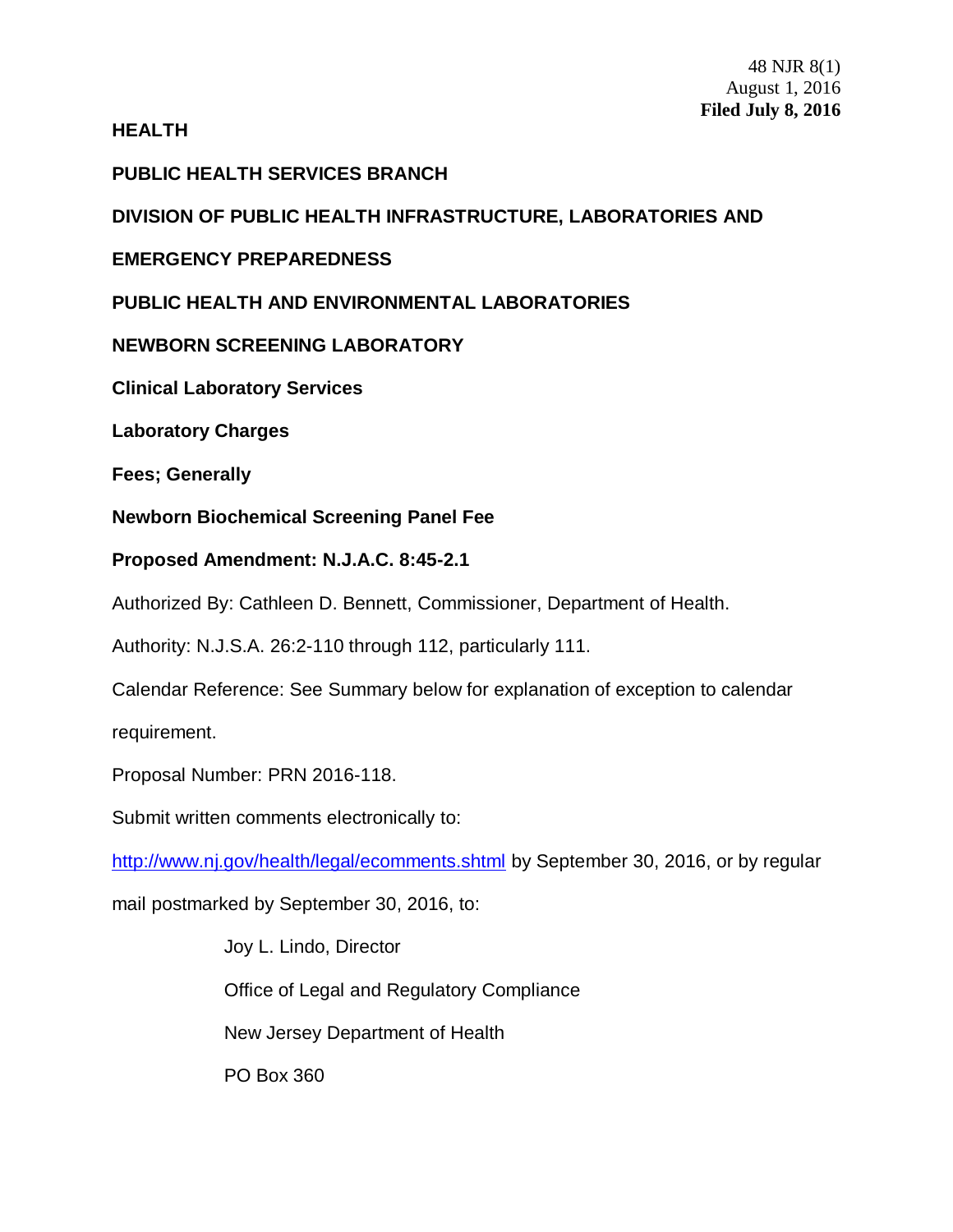#### Trenton, NJ 08625-0360

The agency proposal follows:

#### **Summary**

N.J.S.A. 26:2-110 and 111 require the Department of Health (Department) to test all newborn children for the presence of certain biochemical and genetic disorders. N.J.S.A. 26:2-111 authorizes the Commissioner of the Department to require testing of newborn infants for other preventable biochemical disorders if reliable and efficient testing techniques are available. N.J.S.A. 26:2-111 also requires the Commissioner to promulgate rules to assure that all newborn infants are tested, to ensure that treatment services are available, and to provide a program of reviewing and following up on positive cases. N.J.S.A. 26:2-111 further authorizes the Commissioner to establish and charge reasonable fees for this testing, and requires the Commissioner to apply all revenues collected from these fees to the testing and follow-up services described above.

The Department implements these mandates through the Newborn Screening Program, which consists of the Newborn Screening Laboratory and the Newborn Biochemical Screening Program (Follow-Up Program). The Newborn Screening Laboratory tests blood specimens from newborns for the presence of certain disorders. The Follow-Up Program tracks infants with abnormal results, ensures access to confirmatory diagnostic testing and specialty treatment, and provides funding to specialized diagnostic, treatment, and management services. Many of the disorders for which the Department performs newborn screening are immediately life threatening and necessitate timely follow-up services. Without prompt identification and intervention, children who have these disorders will have life-long morbidities and/or premature deaths.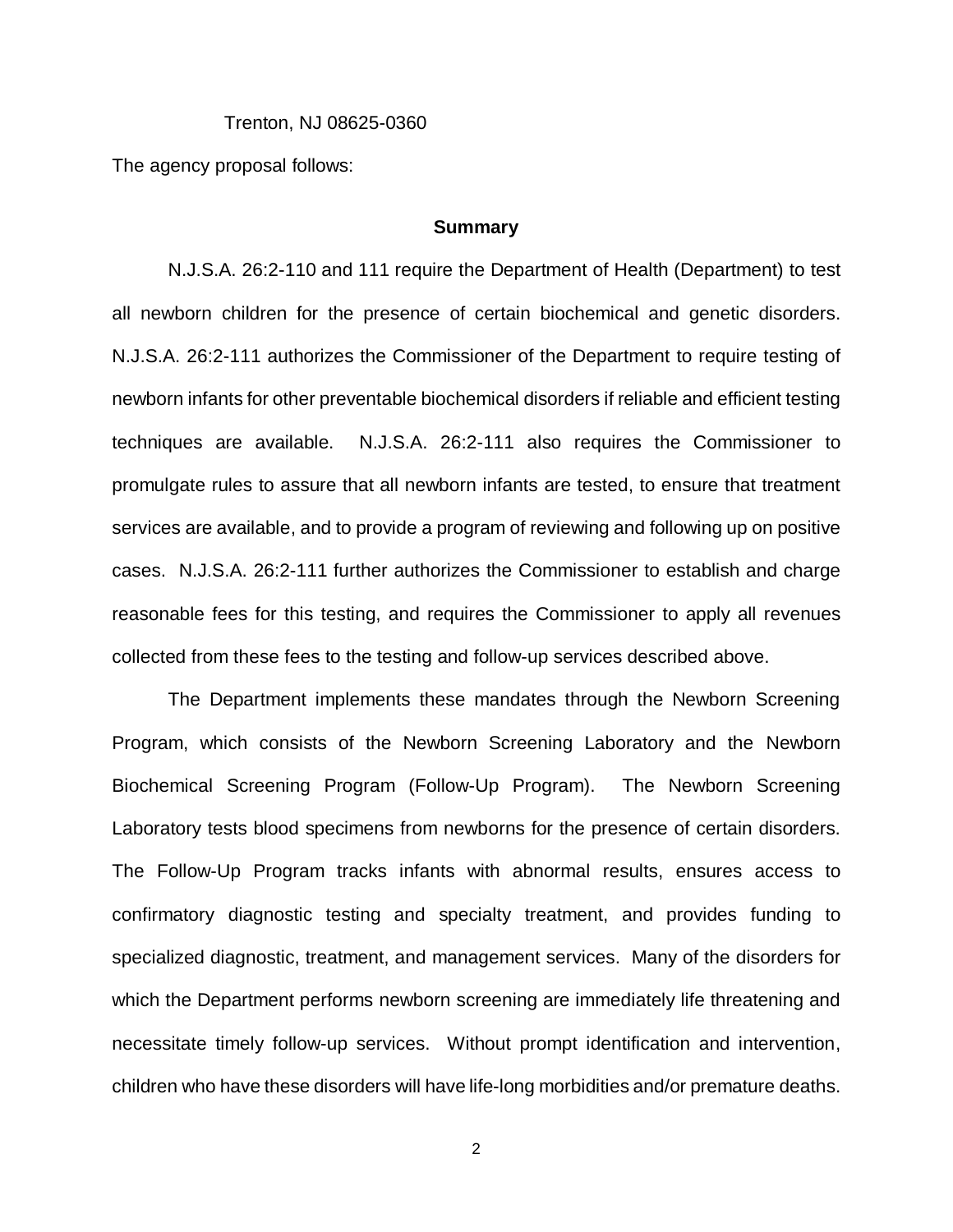Follow-up services for these disorders include communication with parents, primary care physicians, and pediatric specialists to ensure that infants identified as having these disorders receive timely and appropriate medical care. N.J.A.C. 8:18 specifies the responsibilities of both programs, as well as health care providers.

In March 2009, the Department expanded the State's newborn biochemical and genetic screening panel from 20 to 54 disorders. See N.J.S.A. 8:18-1.3; 42 N.J.R. 2526(a), 43 N.J.R. 835(a). The Department based this expansion on recommendations from the New Jersey Newborn Screening Advisory and Review Committee (NSARC), which was originally established under Executive Order 126 (2001), in accordance with national guidance published by the Advisory Committee on Heritable Disorders and Genetic Diseases in Newborns and Children (ACHDNC) of the Secretary of the United States Department of Health and Human Services (Secretary).

This major expansion of the State's newborn screening panel required an upgrade to the newborn screening computer system, the acquisition of two tandem mass spectrometers (commonly referred to as MS/MS), additional laboratory reagents and supplies, and enhancements to the Follow-Up Program services to ensure that newborns identified as having disorders have access to specialized treatment centers. In support of this expansion, the Department increased the newborn screening fee from \$71.00 to \$90.00 in November 2008. See 40 N.J.R. 2181(a), 6457(a).

Since the last panel expansion in March 2009, the Newborn Screening Laboratory and the Follow-Up Program have been in the midst of again expanding the screening panel to include nine new disorders. Specifically, in May 2010, based on the recommendation of the ACHDNC, the Secretary added Severe Combined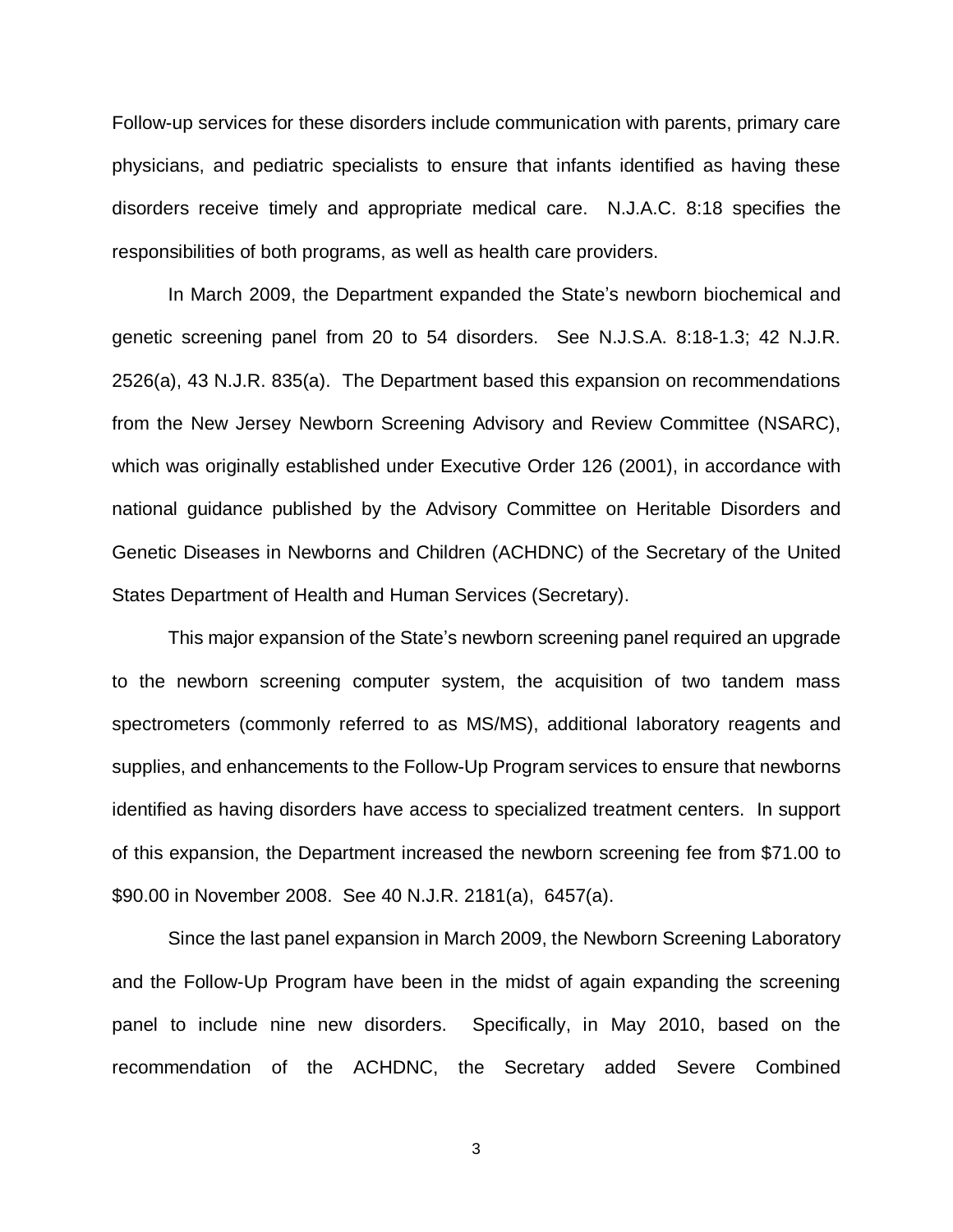Immunodeficiency and related T-cell lymphocyte deficiencies (hereinafter collectively referred to as SCID) to the national Recommended Uniform Screening Panel (RUSP). Subsequently, the NSARC voted to recommend that the State add SCID to New Jersey's newborn screening panel. The Commissioner accepted the recommendation and, in June 2014, the Department began screening all newborns in New Jersey for SCID. To add SCID to the screening panel, the Department invested in new instruments based in molecular biology and substantial automation to maximize efficiency. Screening for SCID increased the total number of disorders for which the Department screens newborns in New Jersey from 54 to 55.

Legislation was enacted subsequent to the last fee increase, which added a total of eight new disorders to the newborn screening panel. On January 6, 2012, Governor Christie signed Emma's Law, P.L. 2011, c. 175, codified at N.J.S.A. 26:2-111.5, which requires the Department's Newborn Screening Program to screen all newborns for five lysosomal storage disorders: Krabbe, Pompe, Gaucher, Fabry, and Niemann-Pick; and authorizes the Department to "charge a reasonable fee for the tests performed pursuant to this section." Subsequently, on August 7, 2013, Governor Christie signed P.L. 2013, c. 90, codified at N.J.S.A. 26:2-111.6, which requires the Newborn Screening Program to screen all newborns for adrenoleukodystrophy, and authorizes the Department to "charge a reasonable fee and any reasonable increase in this fee as necessary, for the test performed pursuant to this section." Finally, on September 10, 2014, Governor Christie signed the Let Them Be Little Act, P.L. 2014, c. 44, codified at N.J.S.A. 26:2-111.7, which requires the Newborn Screening Program to screen all newborns for mucopolysaccharidosis I and II (commonly known, among other names, as Hurler's and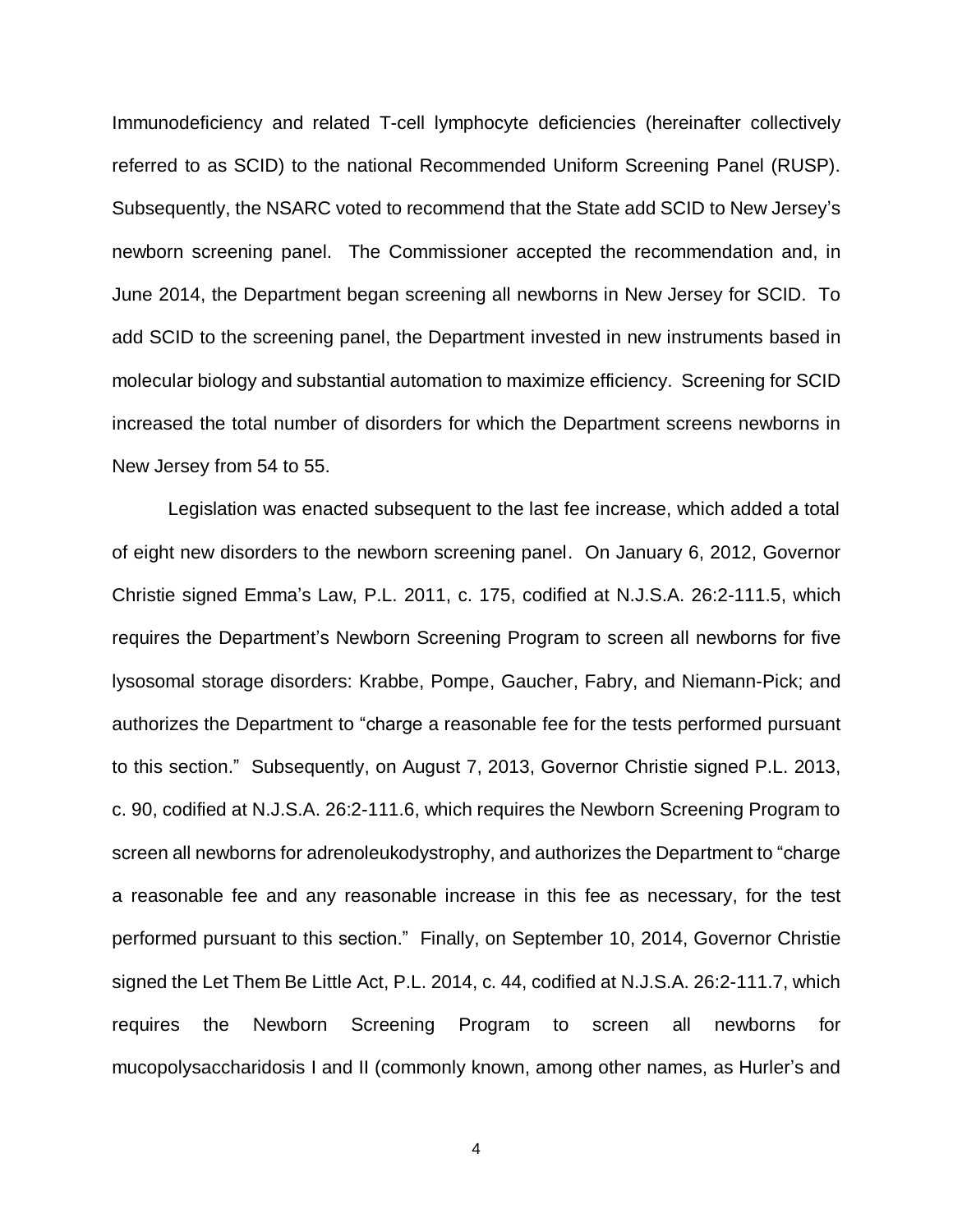Hunter's Syndromes, respectively), and authorizes the Department to "charge a reasonable fee and any reasonable increase in this fee as necessary, for the tests performed pursuant to this section." Thus, all three laws authorize the Department to increase the newborn screening fee as necessary to cover the costs of testing newborns for these eight additional conditions.

In order to add these eight additional disorders to the screening panel and continue to improve the existing newborn screening services and processes, the Department must acquire new laboratory equipment; purchase additional reagents and supplies; upgrade the Newborn Screening Program's computer system, including the provision of webbased results reporting; and expand the services provided by the Follow-Up Program. The Department has begun taking steps to implement these necessary requirements. Specifically, the Newborn Screening Laboratory is in the process of acquiring three new tandem mass spectrometers, which it will use to perform approximately 850,000 additional test determinations in support of the expanded newborn screening panel. The acquisition of this equipment is necessary because it is the primary laboratory technology used to detect these additional disorders. The laboratory room that will house the new instruments requires renovation to support the new technology, and these improvements are underway.

Additionally, the Department is upgrading the Newborn Screening Program's computer system, so to improve the existing newborn screening services and processes and incorporate the new disorders that are being added to the newborn screening panel. The new system will provide robust data encryption to protect individuals' health information, seamless integration of laboratory instrumentation, advanced quality control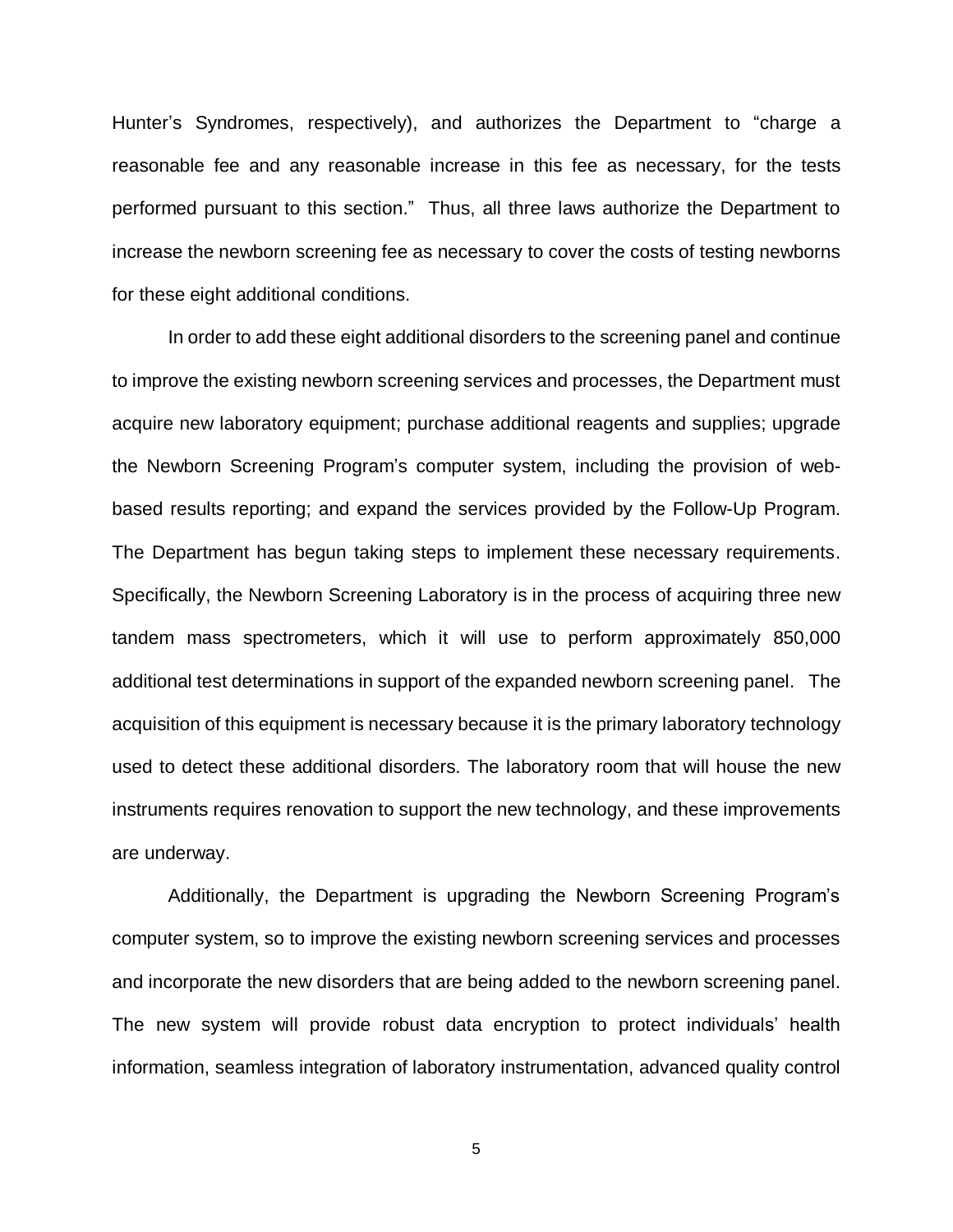reports for regulatory compliance, built-in statistical collection and reporting to monitor specimen workflow and efficiency, pre-configured Health Level Seven message support to connect with hospital systems, and 24-hour electronic access to patient reports by means of a web-based reporting module. The use of electronic reporting mechanisms will greatly streamline the Newborn Screening Program's interactions with the State's physicians and birthing facilities. Infrastructure improvements are also in process to provide real-time back up for critical newborn screening data.

As for the Follow-Up Program, it will administer funding to support regional specialized treatment centers to ensure access to specialized medical care for these eight additional disorders. Thus, as described above, the Department has incurred and continues to incur increased ongoing costs to perform screening and follow-up services and to implement its quality and infrastructure improvement efforts since the last fee increase in 2008. However, the existing fee of \$90.00 is inadequate to cover the new costs attributable to the expansion of the newborn screening panel. Therefore, a fee-forservice increase is necessary to assure that the Newborn Screening Program can continue to perform, at levels of high quality, this mandated and critically important public health service.

To address the increase in costs that the Department has incurred and will continue to incur resulting from these events, the Department proposes to amend existing N.J.A.C. 8:45-2.1 to increase the fee for the newborn screening panel from \$90.00 to \$150.00. The Department has determined that increasing the newborn screening panel fee from \$90.00 to \$150.00 is reasonable and necessary to offset the costs of performing screening and follow-up, including new instrumentation and computer upgrades, and to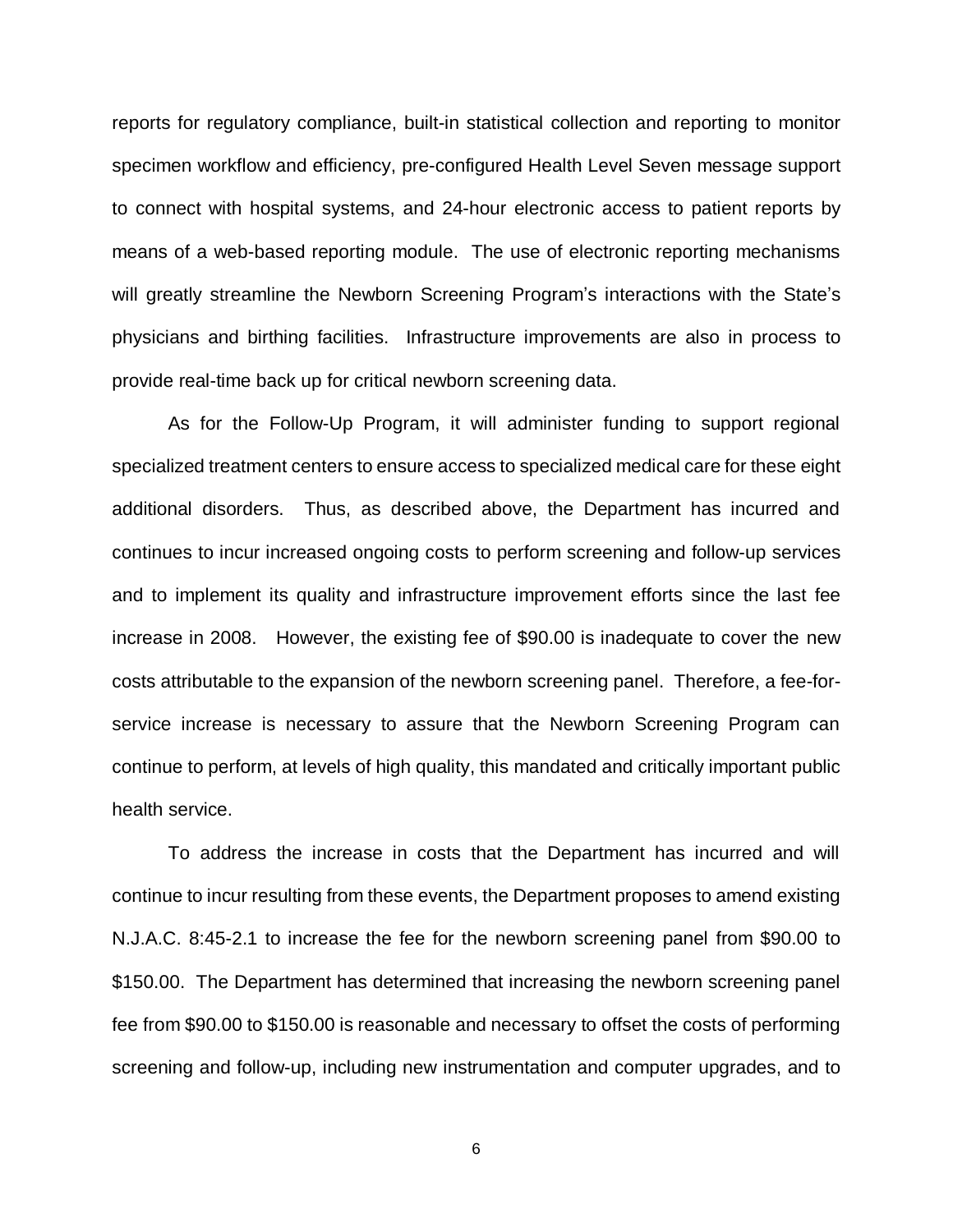ensure access to specialized treatment as the Department expands the newborn screening panel. This increase will allow the Department to fulfill its statutory obligations.

As the Department has provided a 60-day comment period for this notice of proposal, it is excepted from the rulemaking calendar requirements pursuant to N.J.A.C 1:30-3.3(b).

### **Social Impact**

The Department anticipates both positive and negative reaction to the proposed amendment. Facilities that provide maternity services (mainly hospitals), physicians, and insurance companies may express negative concerns regarding the increased fee. Conversely, program beneficiaries and child advocacy groups may react positively to the fee increase because it will secure a stable funding source and advance technological services for newborn screening. Newborns and their families benefit from the Department's ability to continue to offer high quality laboratory and follow-up services and to ensure that specialized diagnostic and treatment services are accessible to all affected newborns and their families. The State's facilities that provide maternity services collect specimens from approximately 100,000 infants each year and send them to the Newborn Screening Laboratory for screening. The Newborn Screening Program identifies over 300 newborns each year who have some form of a disorder on the State's newborn screening panel.

Existing technology can identify affected infants with disorders, often before signs and symptoms occur. If affected infants are not tested, identified early, and treated appropriately, they may suffer life-long severe disabilities and/or premature death. The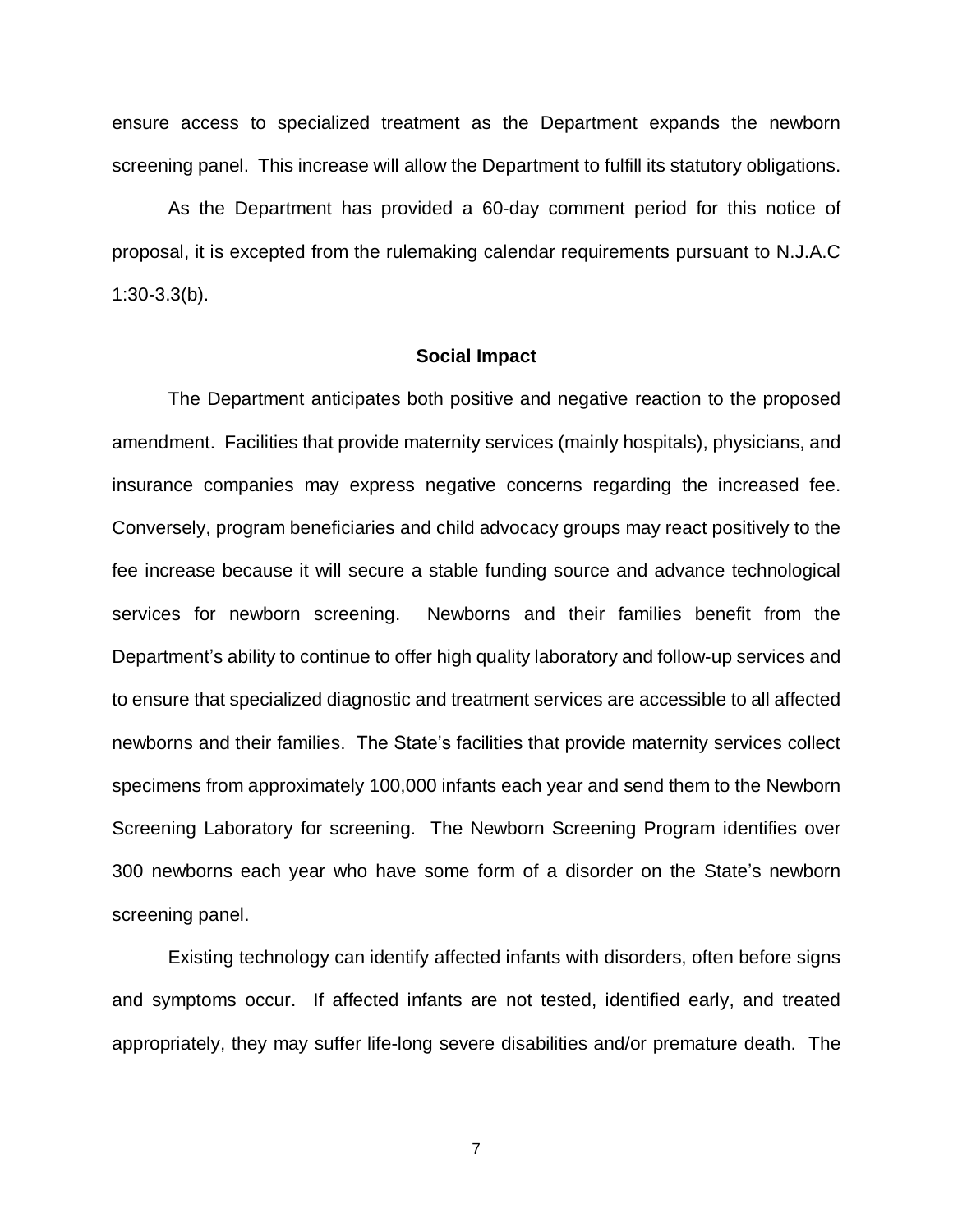Newborn Screening Program requires appropriate funding to perform its mandated functions as required by law.

### **Economic Impact**

The proposed amendment will affect all facilities that provide maternity services, including hospitals and birthing centers, as well as the entities that support the provision of maternity services, including insurance companies, companies providing maternity benefits for their employees, and some physicians. The greatest impact will be on hospitals with high birth volume. Although some of the facilities may pass the increased cost to insurance companies, parents, or charity care, those facilities that do not receive private or public reimbursement will have to absorb the cost. These facilities receive newborn testing laboratory services through the purchase of prepaid forms from the Department of Health. The budgetary economic impact to these facilities will be proportional to the number of births occurring at these facilities.

Failure to adopt this amendment could result in the Department's inability to maintain comprehensive newborn infant laboratory testing and follow-up services. Limited resources would result in testing and reporting backlogs, failure to identify and ensure that newborns are in treatment within nationally recognized timelines, and delays in modernization of technology. The economic impact of delays in identification and appropriate medical intervention is significant and may result in developmental disabilities, life-long morbidity, or premature death. Indeed, the cost of life-long morbidities could be exorbitant if adequate newborn screening and timely integrated follow-up intervention and treatment services are not provided.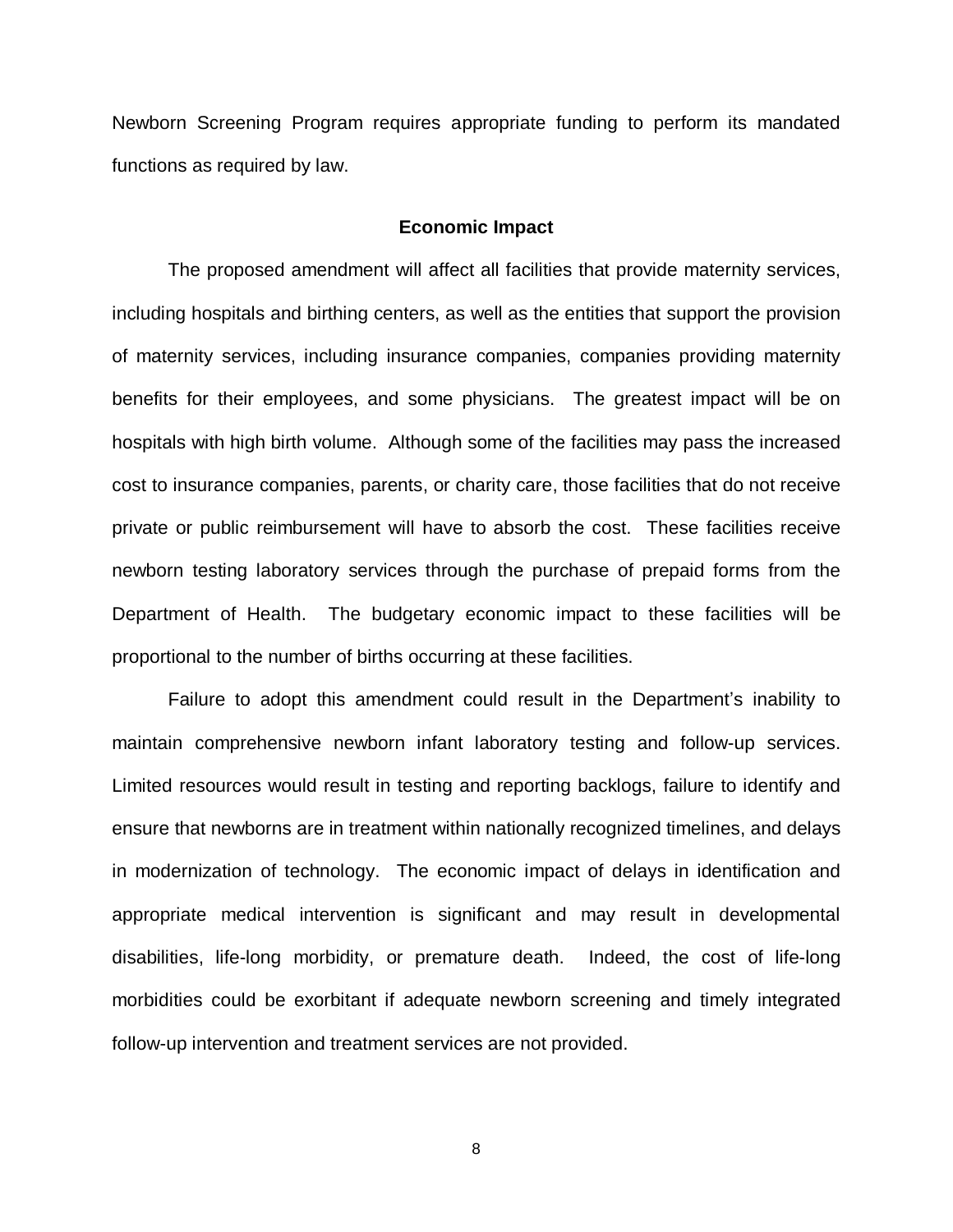Private laboratories provide testing for newborn screening disorders, at higher fees than the fee the Department proposes to establish. In addition, private laboratories provide only testing services. In contrast, the New Jersey Newborn Screening Program is comprehensive as it provides both testing and follow-up services. The requested fee increase will support the entire newborn screening program - the screening panel and the follow-up program.

### **Federal Standards Statement**

There are no Federal standards or requirements that mandate the testing and follow-up of newborns for biochemical or genetic disorders, or that address the imposition of fees to support these activities. Therefore, a Federal standard analysis is not required.

As the Summary describes above, the RUSP is a recommendation, not a requirement, of the United States Department of Health and Human Services. There are currently 35 conditions listed on the RUSP, and the State newborn screening panel includes all but three of these conditions, namely, Pompe, Hurler Syndrome, and adrenoleukodystrophy. However, with the passage of the new State laws that require the Newborn Screening Program to add adrenoleukodystrophy, mucopolysaccharidosis I, which is also known as Hurler Syndrome, mucopolysaccharidosis II, and five lysosomal storage disorders, which includes Pompe, to the newborn screening panel, the number and types of biochemical and genetic disorders for which the Newborn Screening Program screens infants for and identifies infants with will exceed the national recommended standard, upon completion of the technological and infrastructural improvements required to implement screening for these additional conditions.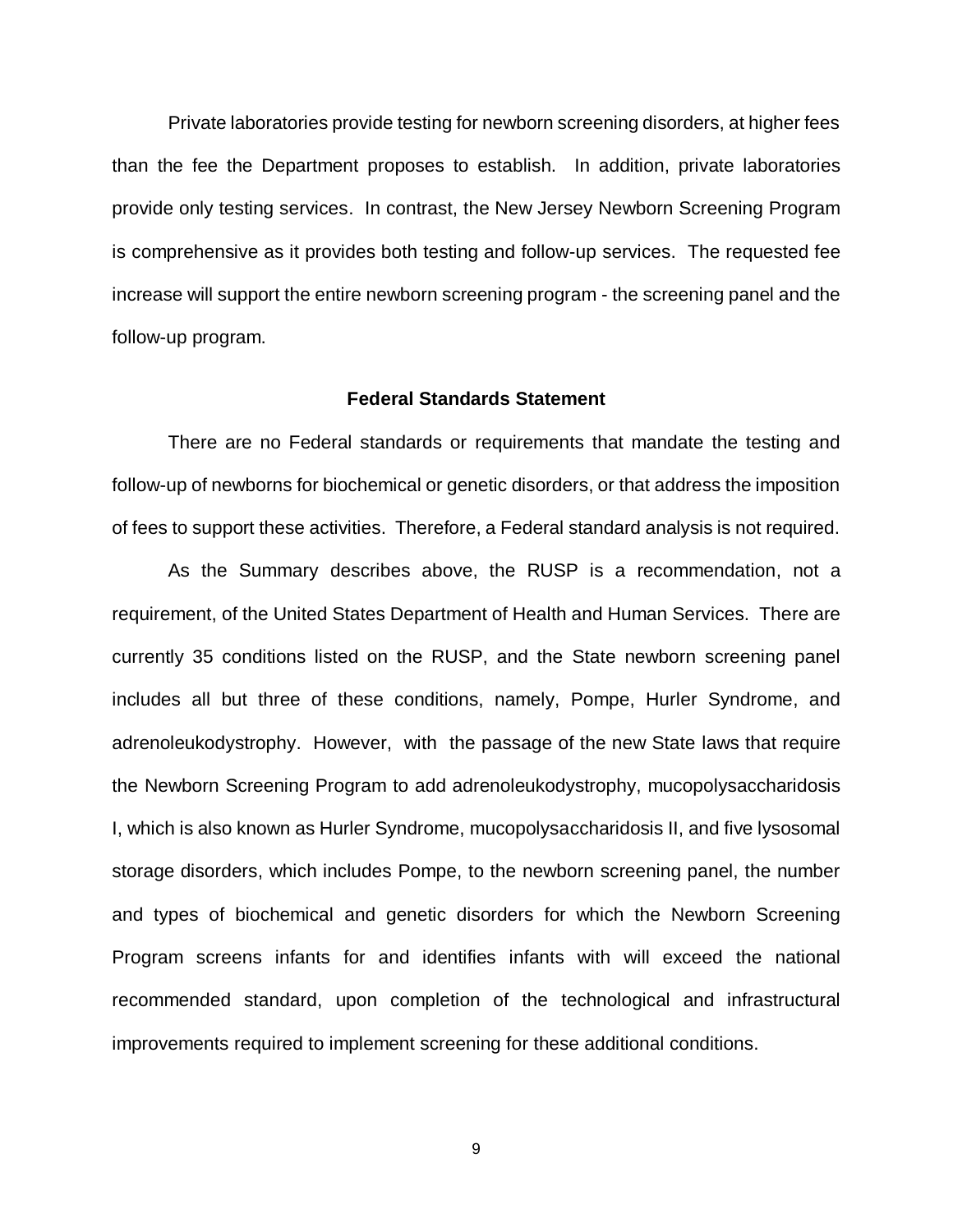### **Jobs Impact**

The Department does not anticipate that the proposed amendment would result in the creation or loss of any jobs.

### **Agriculture Industry Impact**

The proposed amendment would not have any impact on the agriculture industry.

### **Regulatory Flexibility Analysis**

Over 95 percent of the in-State births take place in hospitals, none of which is a "small business" within the meaning of the Regulatory Flexibility Act, N.J.S.A. 52:14B-16 et seq. Fewer than one percent of births occur at home, in doctor's offices, or in birthing facilities. Most of these are small businesses within the meaning of the Regulatory Flexibility Act. The place of birth is not known (that is, not stated on birth certificates) for the remaining births.

As the Summary above describes, the proposed amendment would increase the fee-per-service for the newborn screening panel, without regard to business size. However, the total cost to entities required to comply with N.J.A.C. 8:45-2.1 would be proportional to the number of births each entity performs. Thus, those entities that require greater use of the Newborn Screening Program's services would incur a greater overall compliance cost than those that use the services less frequently.

The proposed amendment would not modify other existing compliance requirements that apply to facilities subject to the newborn screening requirements set forth in N.J.A.C. 8:18, such as the need to purchase prepaid forms from the Department, collect samples from newborn infants, and transmit completed forms and samples to the Newborn Screening Program.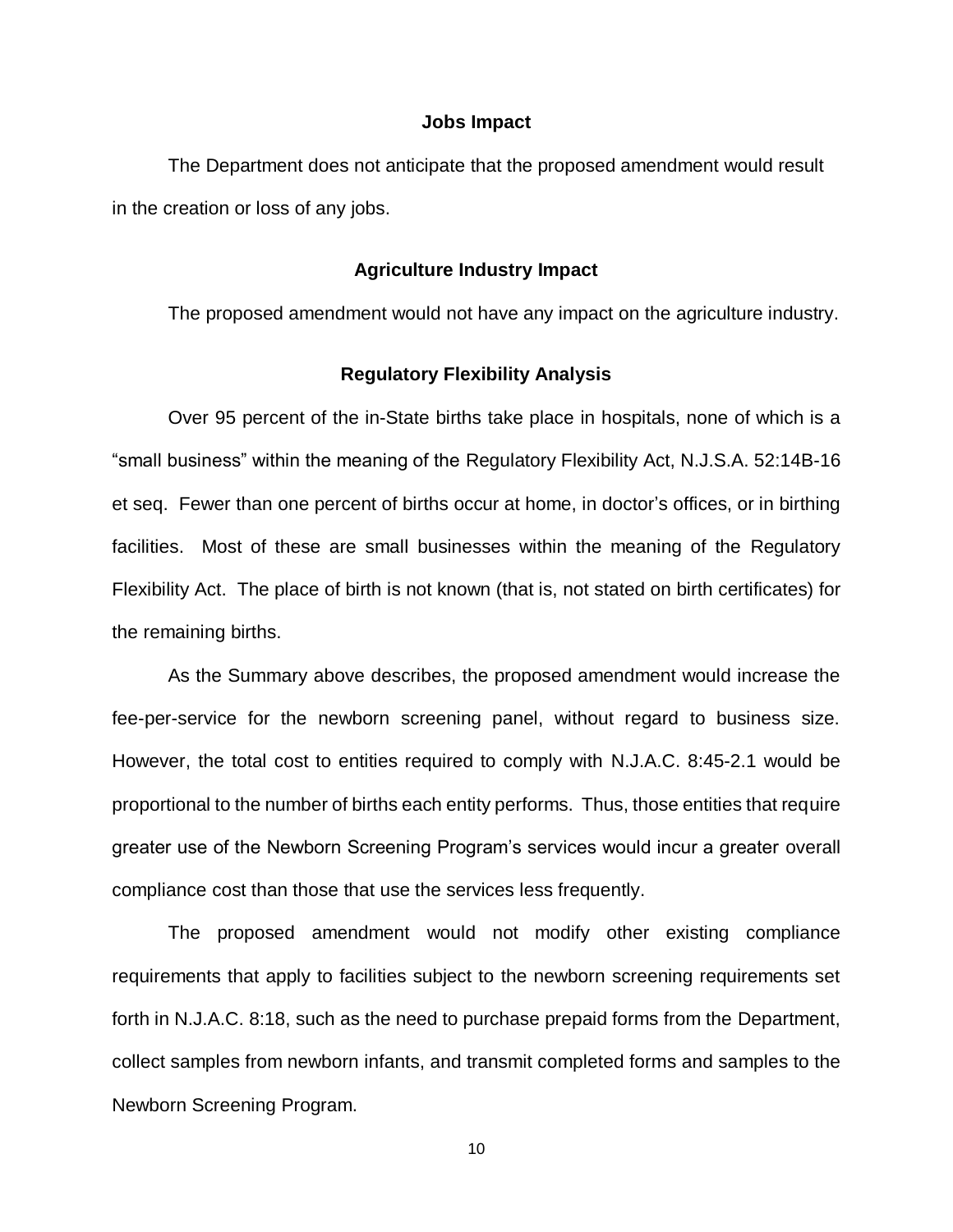The Department is proposing no lesser or differing standard based on business size, as the cost to the Department to perform each newborn screening panel is the same regardless of where each infant is born. Moreover, as described above, the cost to facilities performing maternity services overall will inherently be proportional to business size, when viewed in terms of the number of births each facility performs.

### **Housing Affordability Impact Analysis**

The proposed amendment would have an insignificant impact on the affordability of housing in New Jersey and it is extremely unlikely that it would evoke a change in the average costs associated with housing because the proposed amendment only affects the fee for the newborn screening program.

### **Smart Growth Development Impact Analysis**

The proposed amendment would have an insignificant impact on smart growth development and it is extremely unlikely that it would evoke a change in housing production within Planning Areas 1 or 2, or within designated centers, under the State Development and Redevelopment Plan in New Jersey, because the proposed amendment only affects the fee for the newborn screening program.

**Full text** of the proposal follows (additions indicated in boldface **thus**; deletions indicated in brackets [thus]):

## SUBCHAPTER 2. LABORATORY CHARGES